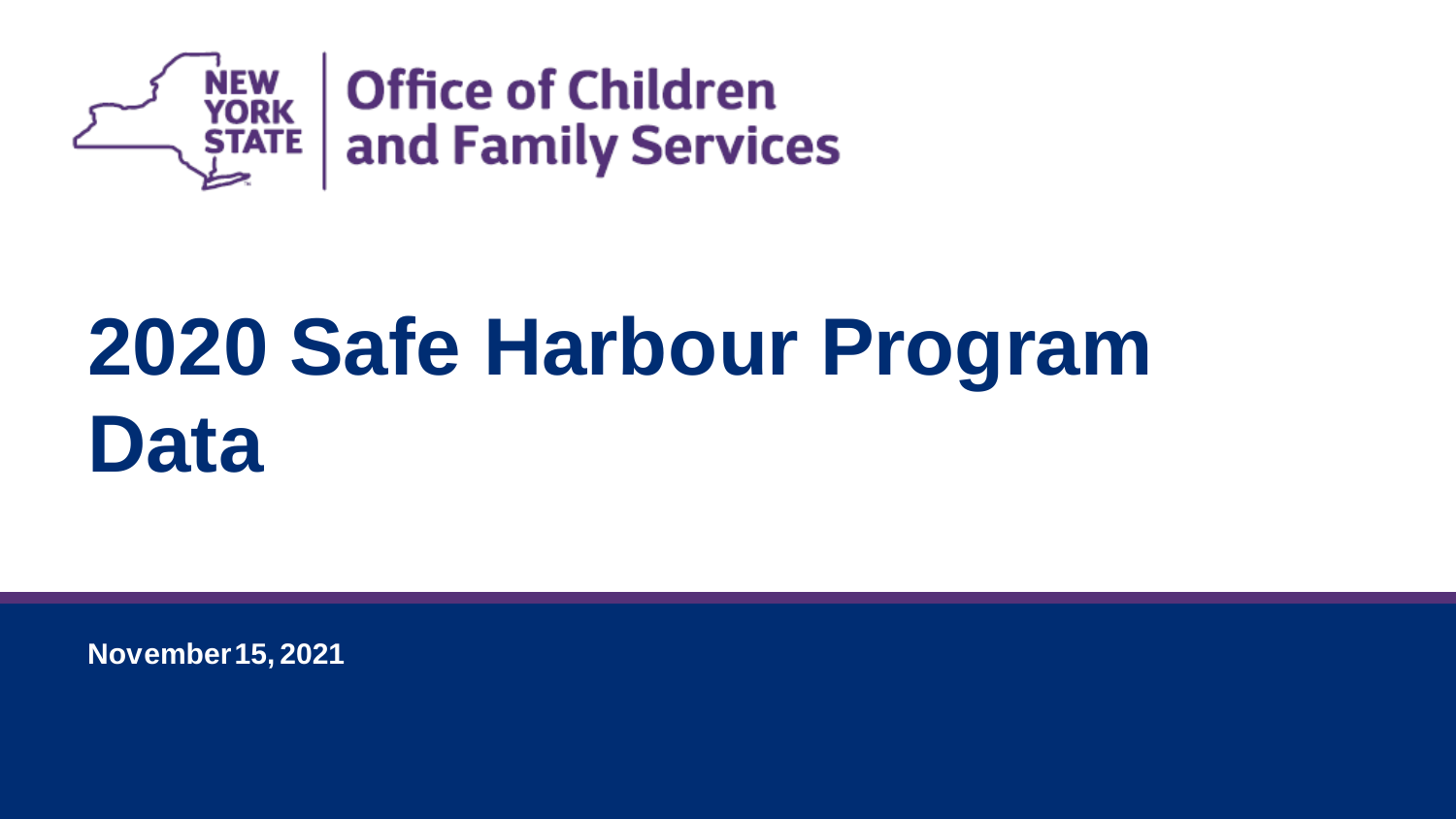#### **2020 Program Data**

Each year, counties that have participated in the Safe Harbour: NY program for two years or more under the leadership of the Local Department of Social Services (LDSS) report data on their program to OCFS.

The LDSS collects data from Safe Harbour: NY-supported providers and agencies. OCFS removed duplicate data at the county level to the extent possible, however data at the state level may be duplicate as this population is highly transient.

It is important to note that service delivery was significantly impacted by the COVID-19 pandemic.

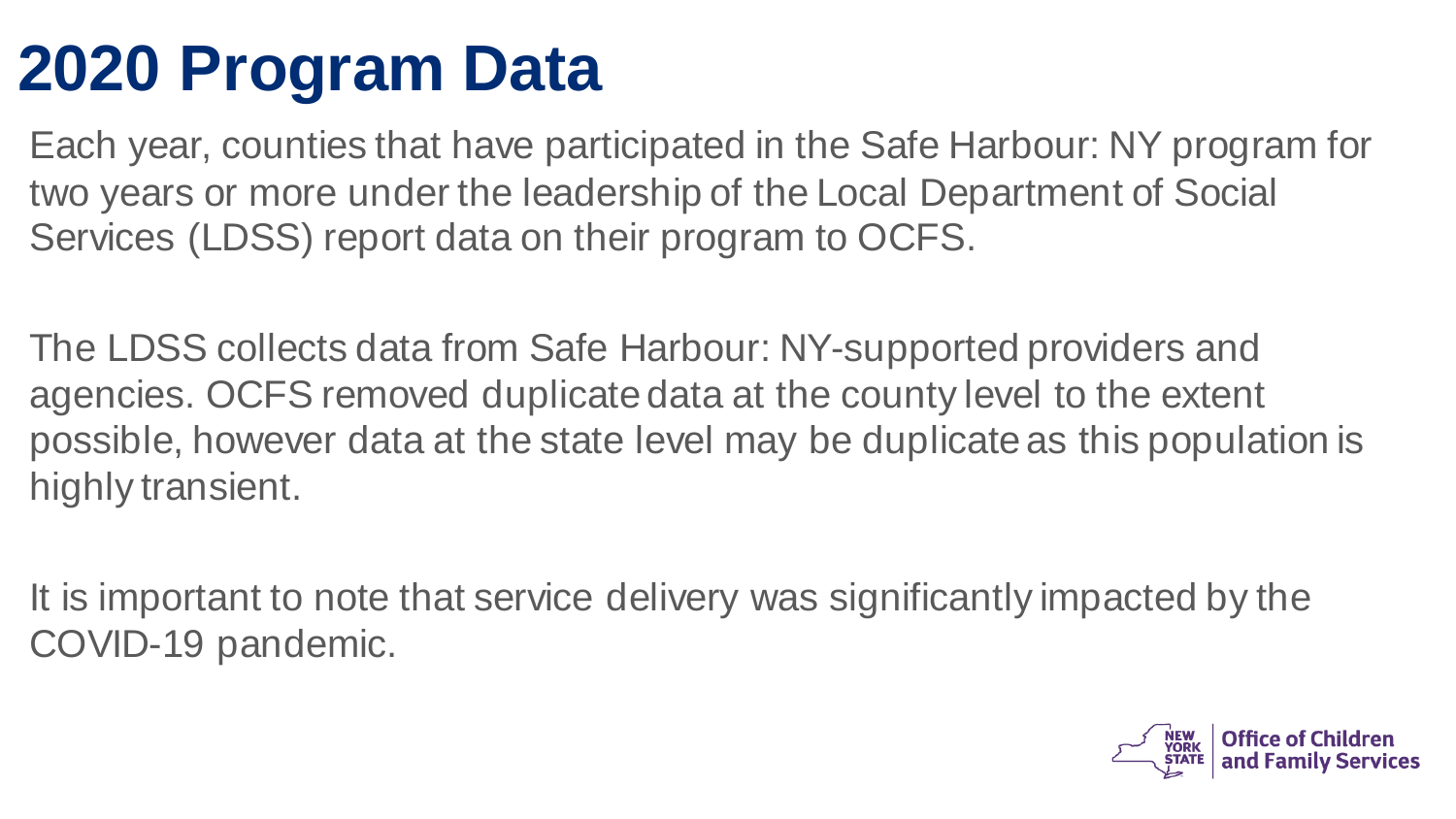#### **2020 Program Data**

**In 2020:**

- 39 counties reported data
- 1,765 youth were identified as trafficked or at risk at the time of referral
	- 14% (255) of these youth met the federal definition of a sex trafficking victim\*
	- 85% (1,510) were identified as high or medium risk of trafficking\*
	- Although 1,842 youth were identified for services by the program, 78 youth are excluded from this data set because their risk levels were not reported.
- 2% (43) of the 1,765 youth were also identified as trafficked or at risk for labor trafficking

\*For more information on how risk levels were determined please refer to OCFS-3920.

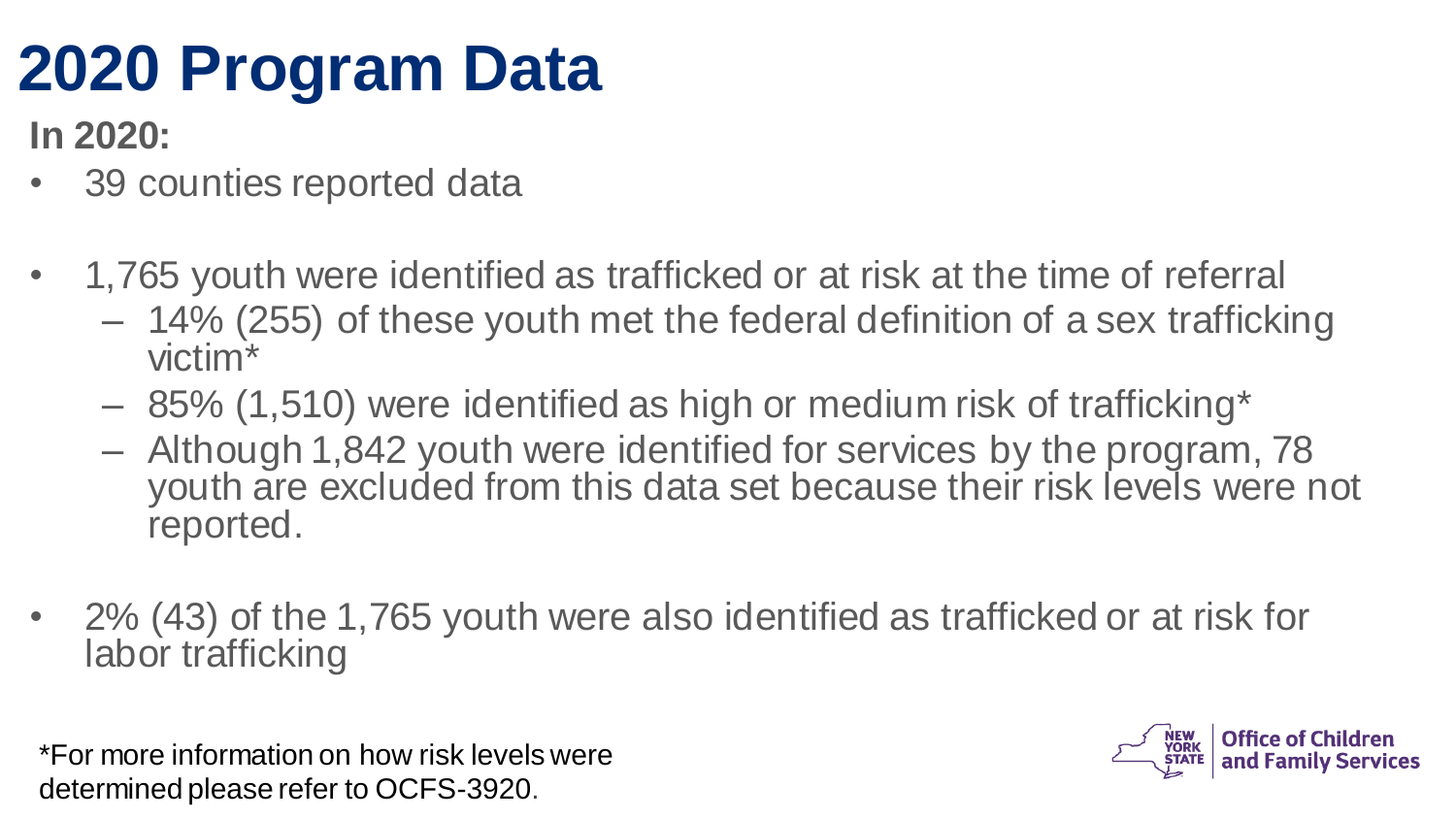#### **Youth Identified Over Time**

Number of Youth Identified as Trafficked or At-Risk

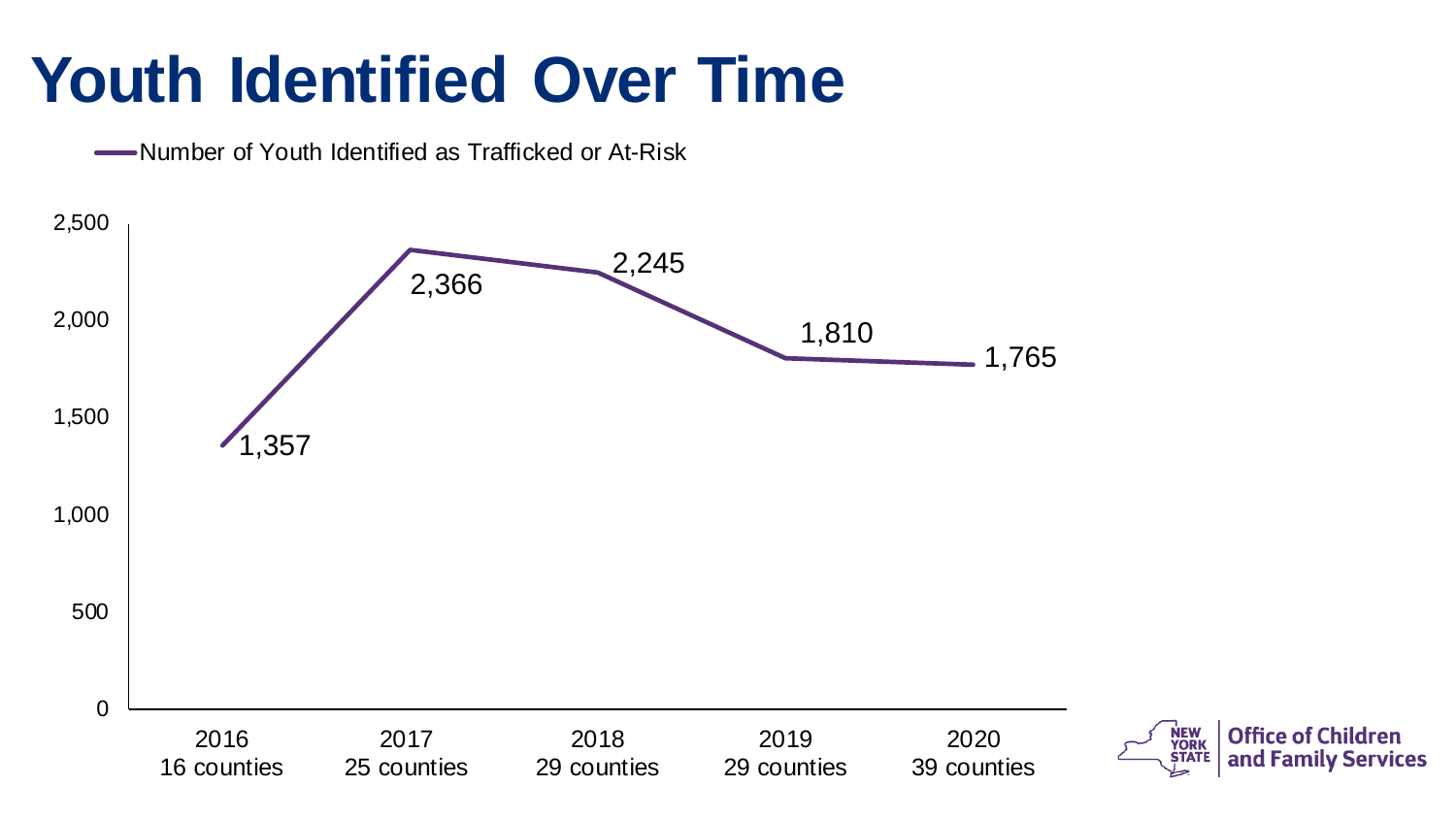# **Youth Identified by Location (1,765)**

OCFS Regional Offices

Misconceptions remain that child trafficking is only a "big city" issue, however in 2020, 94% of youth identified in NYS were in regions other than NYC.



6% NYCRO – New York City WRO – Westchester SRO – Syracuse WRO-LI – Long Island ARO –Albany RRO – Rochester BRO – Buffalo [https://ocfs.ny.gov/directories/regional](https://ocfs.ny.gov/directories/regional-offices.php)offices.php

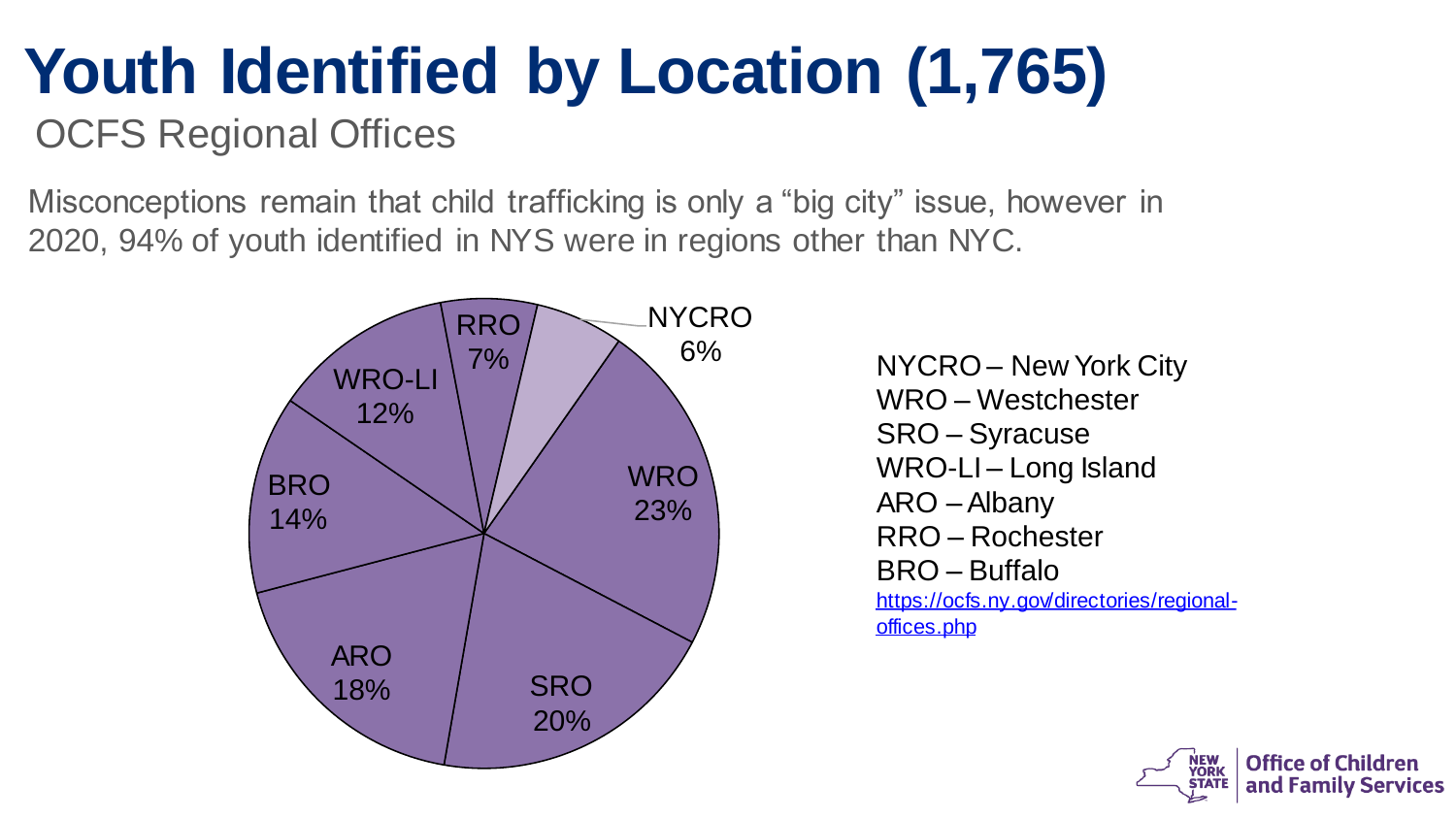#### **Youth Identified by County**



Youth At Risk  $(1,510)$  Met Federal Definition of Victim/Survivor (255)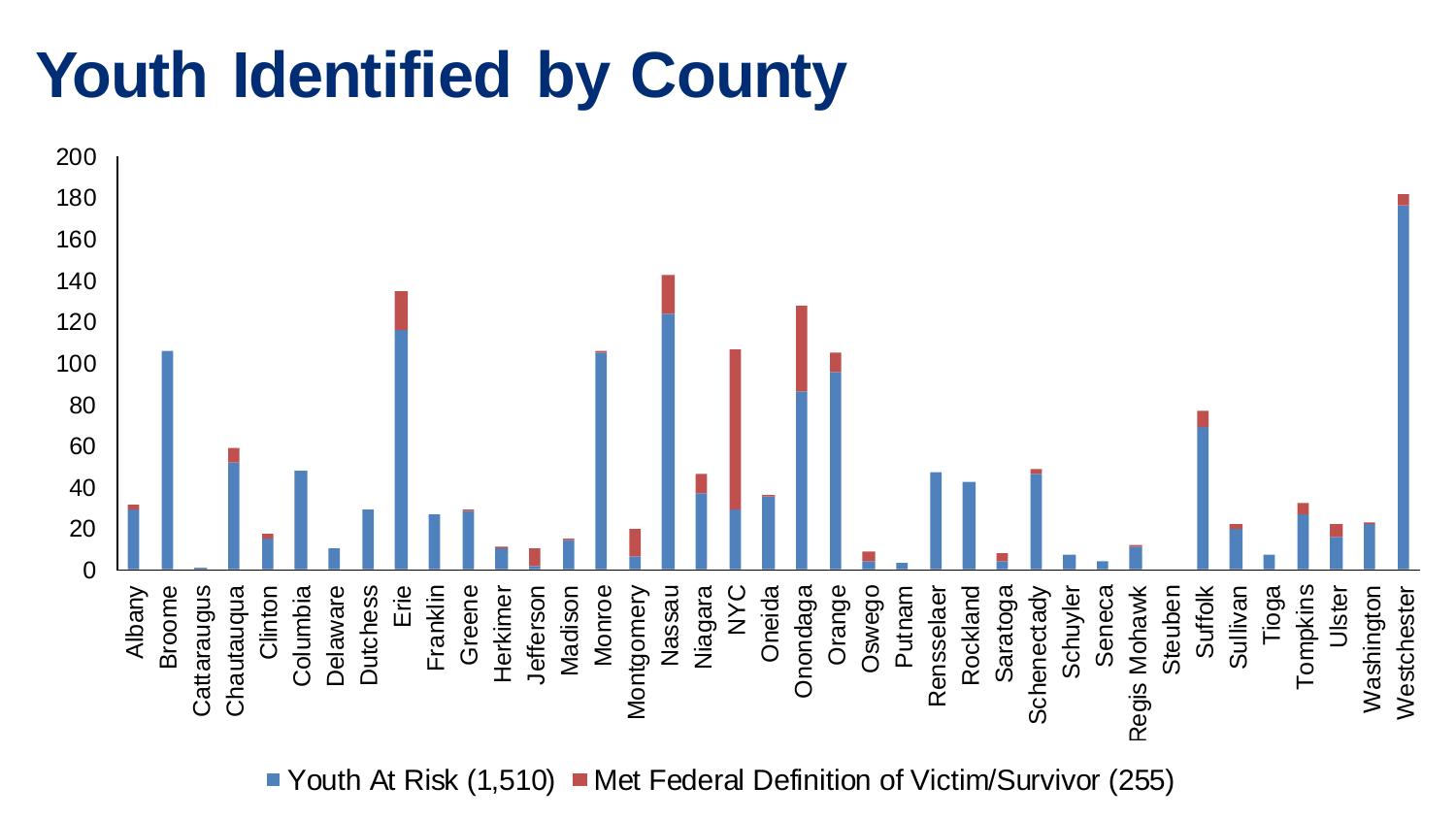#### **Child Welfare vs Non-Child Welfare Referrals**

In 2020, child welfare agencies provided the majority of trafficking referrals. *For the purpose of this graph, child welfare includes referrals from CAC, MDT, DSS (CPS, Foster Care, and preventive). Every other referral source was considered non-child welfare.* 

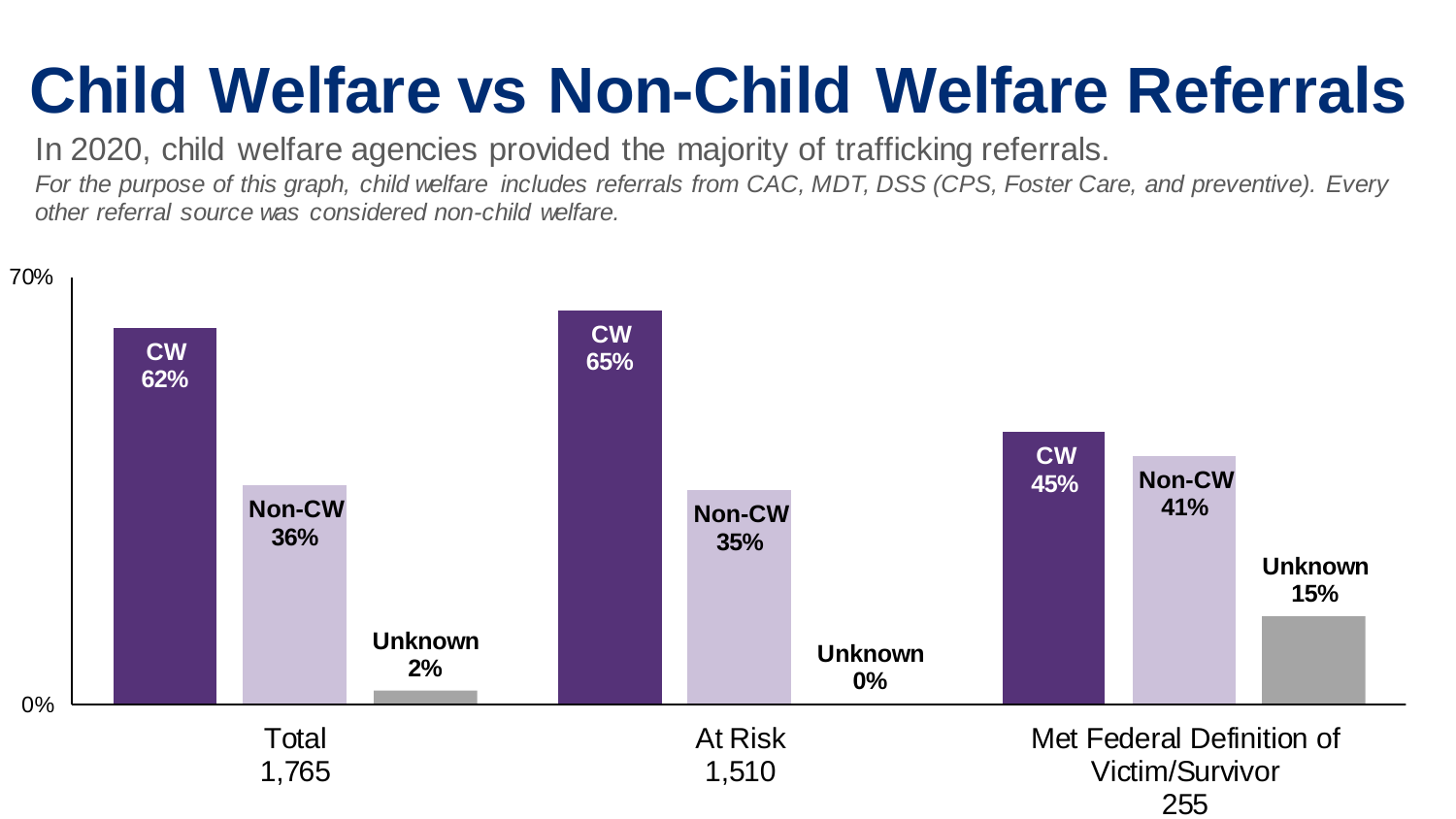### **Youth's Referral Source & Trafficking Status**

Of any single source, CPS made the most referrals, regardless of whether youth were identified as at risk or victims/survivors of trafficking.

2 3 9 10 10 18 19 26 31 40 43 64 81 83 113 128 146 213 471 Street Outreach Unknown Health Care Provider Self-Walk-In **Detention** Law Enforcement Family Member Other (Friend, School, etc.) Mental Health Provider Juvenile Justice RHY Provider Voluntary Agency DSS - Other DSS - Foster Care Community Provider DSS - Preventive Services PINS/PINS Diversion CAC-MDT DSS - CPS 1 1 2 2 4 5 5 6 7 8 12 12 14 14 15 19 35 37 56 Street Outreach Health Care Provider Mental Health Provider Family Member Juvenile Justice Detention RHY Provider Self-Walk-In PINS Diversion Other (Friend, School, etc.) DSS - Preventive Services DSS - Other Community-Based Provider Voluntary Agency CAC - MDT DSS - Foster Care Law Enforcement Unknown DSS - CPS **(255)**

0 550

**At Risk (1,510)**

0 550

**Met Federal Definition of Victim / Survivor**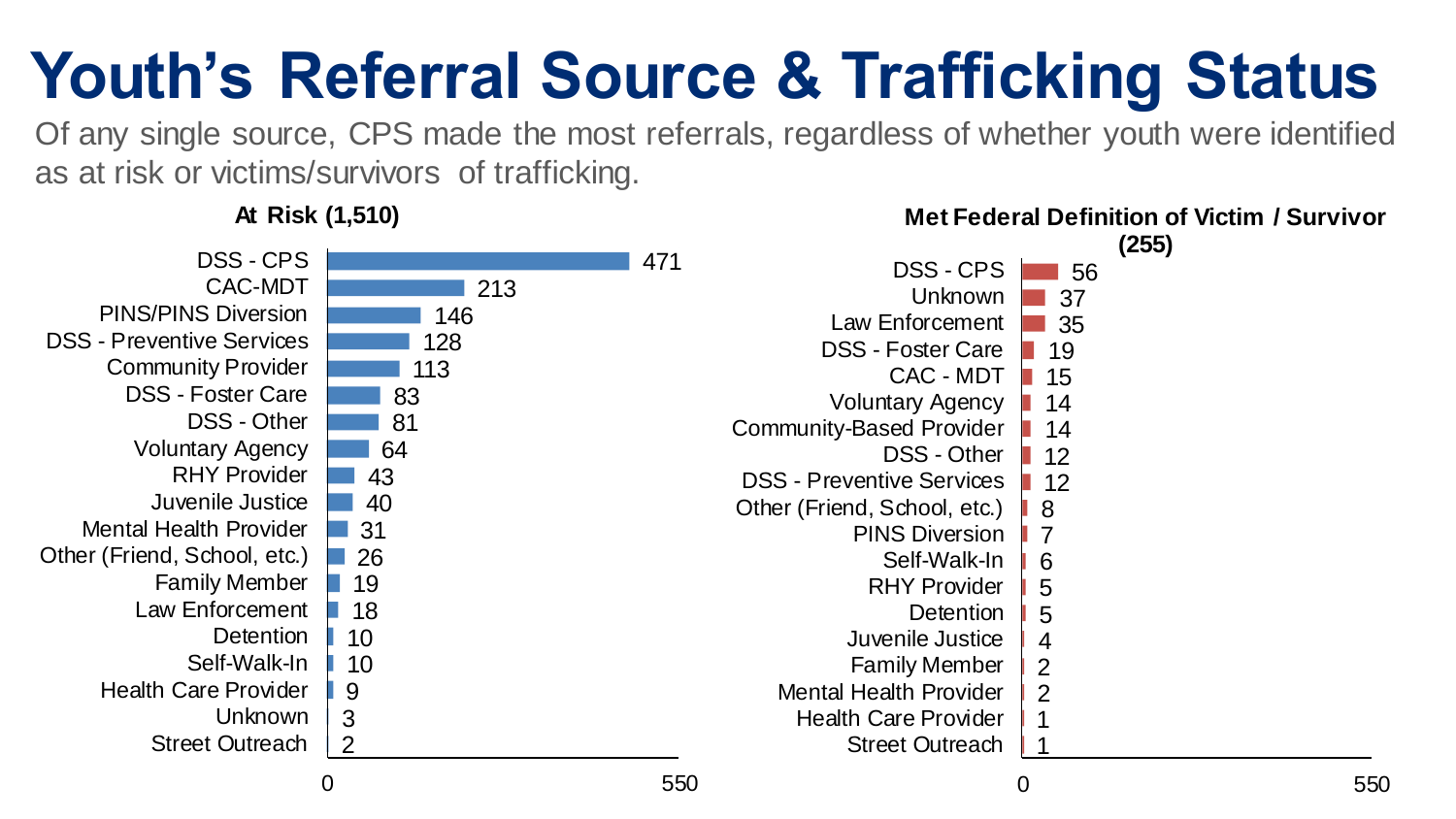## **Youth Demographics and Victimization**

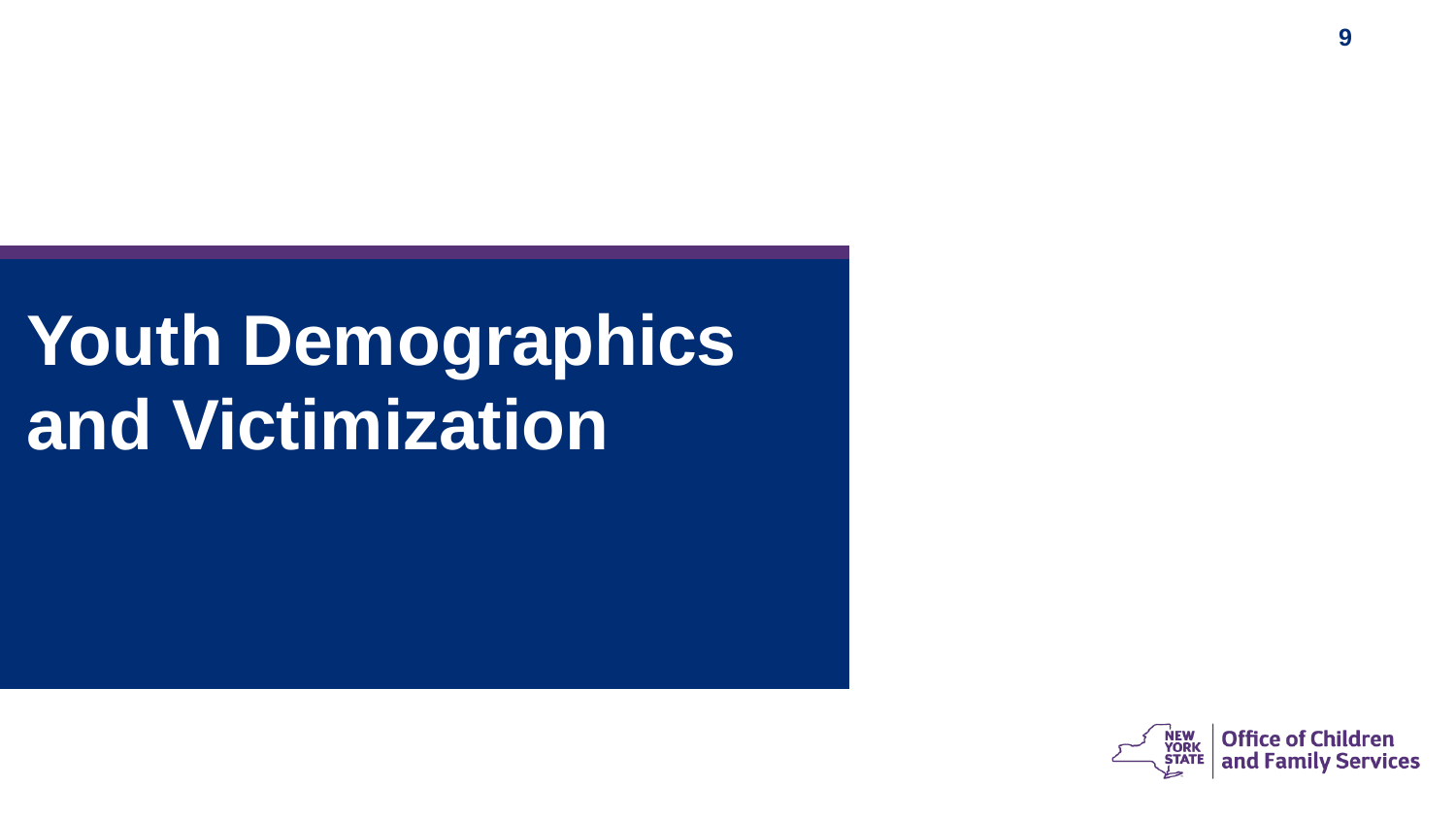#### **Youth's Age When Exploitation Began**

Age at first exploitation was unknown for 1,454 youth – about 82% of the sample.



A closer look at the known age distribution shows that nearly all youth (96%) for whom this data were known were minors when their exploitation began, and slightly more than one quarter (29%; 91 youth)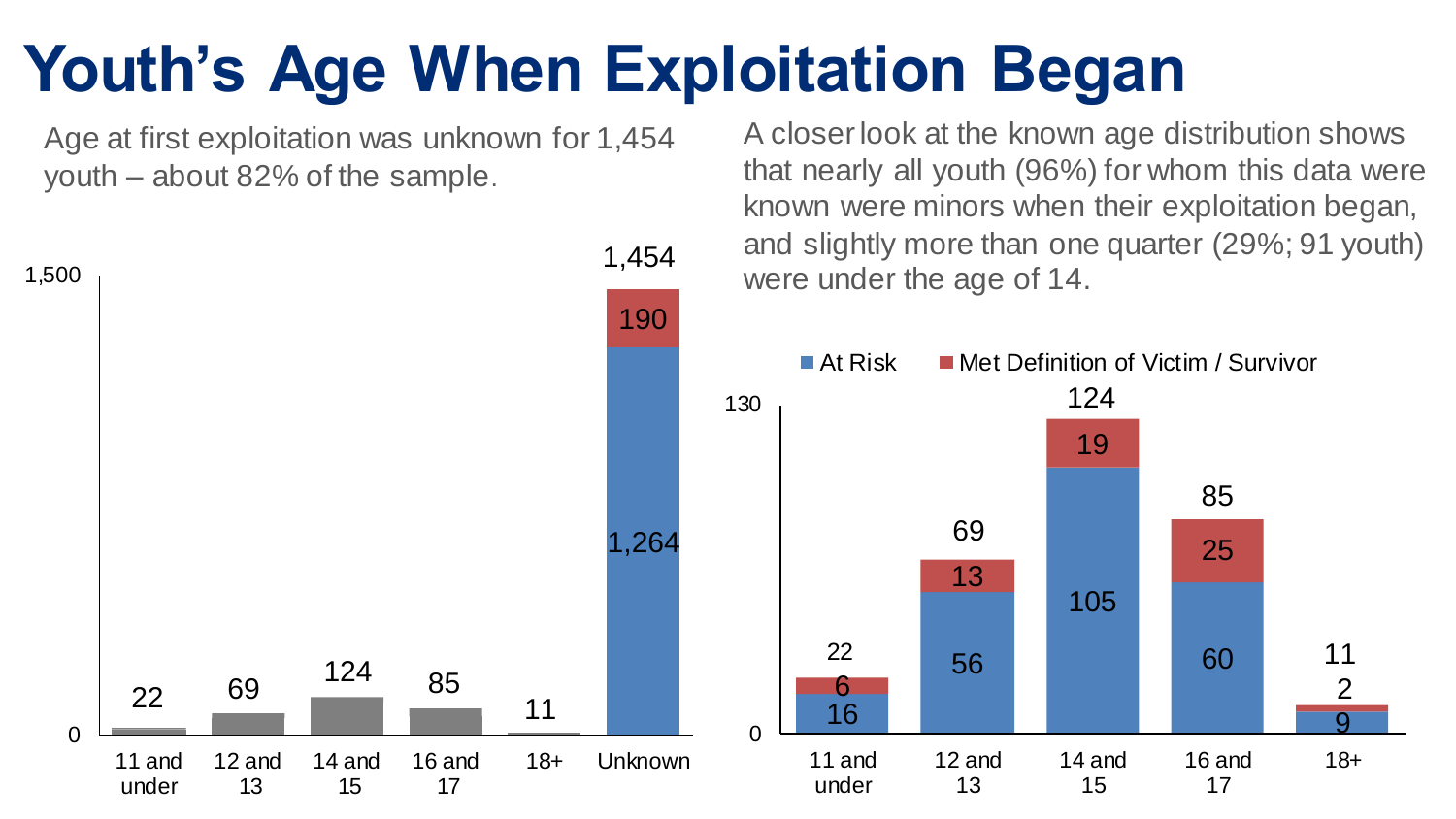#### **Youth's Age at Time of Referral**

Regardless of when a youth's trafficking began, most youth identified by a Safe Harbour program were between the ages of 14-17 years old, typically correlating with grades 8-12.

1,500



 $\blacksquare$  Youth At Risk (1,510)  $\blacksquare$  Met Federal Definition of Victim/Survivor (255)

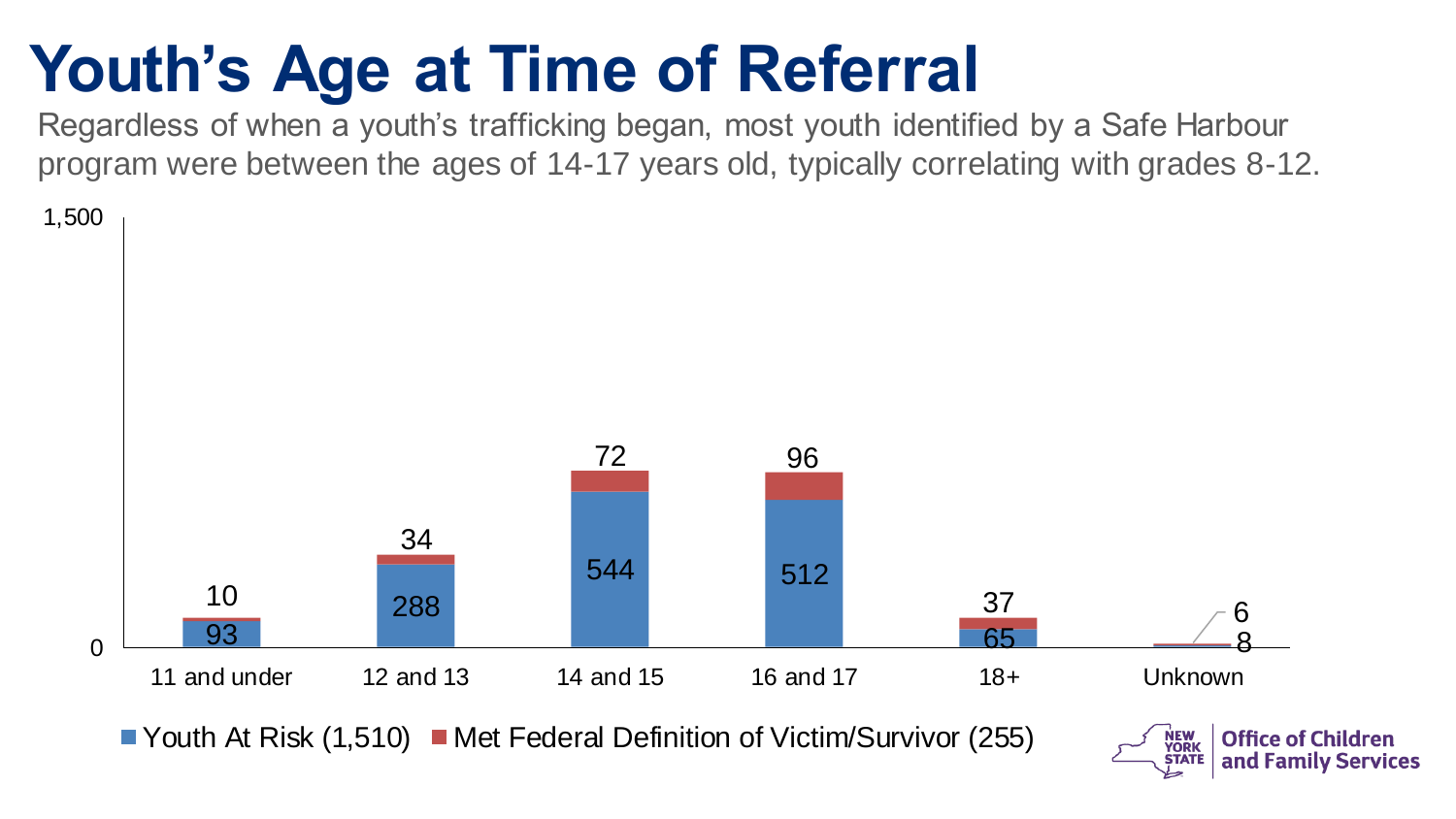#### **Youth's Gender Identity**

Although often portrayed as an issue impacting only girls, cis-male, transgender, and gender non-conforming youth represented nearly a quarter (19%) of the youth identified as at risk of being trafficked in 2020; 11% of identified survivors were cis-male, transgender, or GNC.

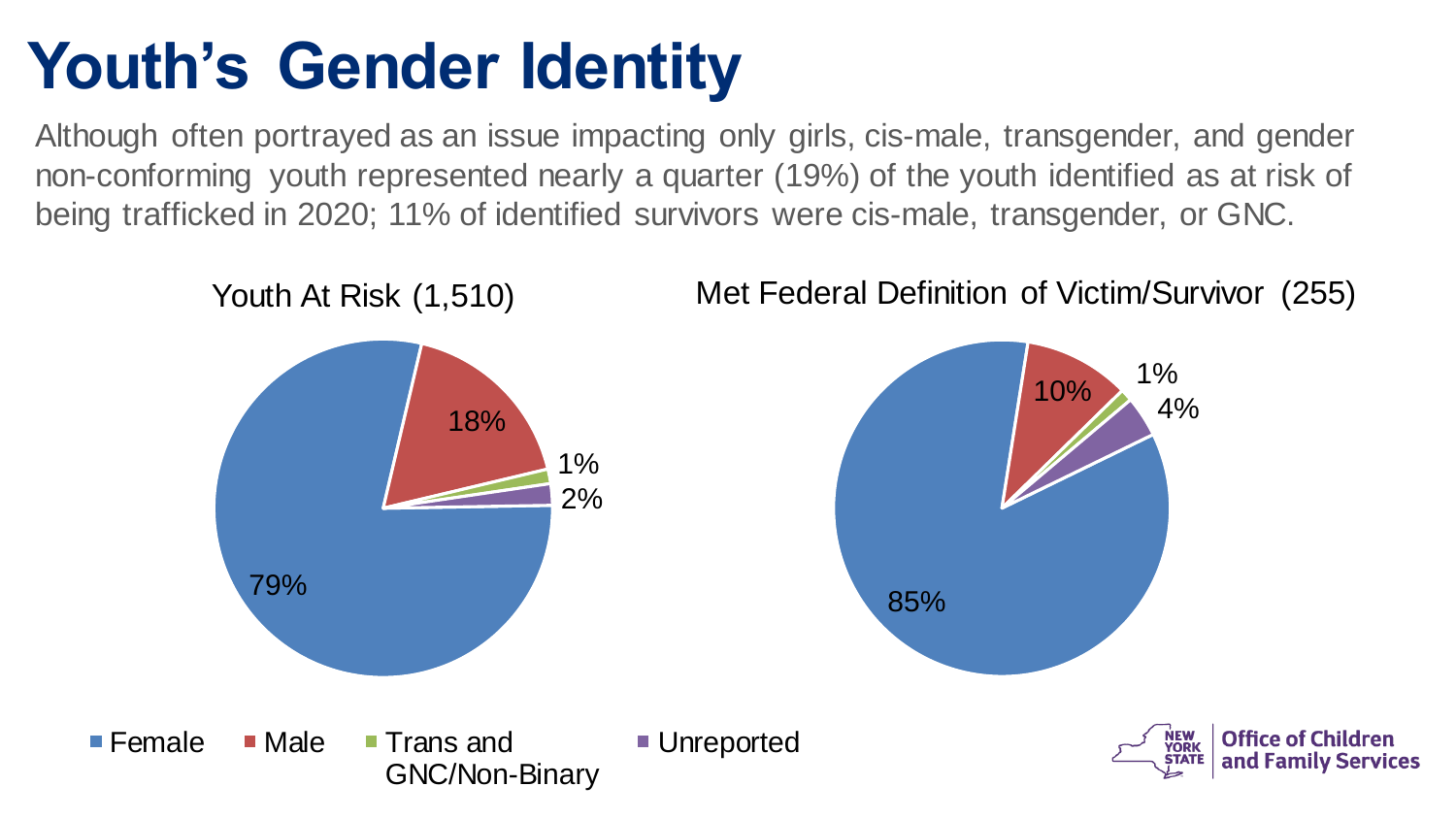#### **Youth's Sexual Orientation**



Youth At Risk (1,510) Met Federal Definition of Victim/Survivor (255)

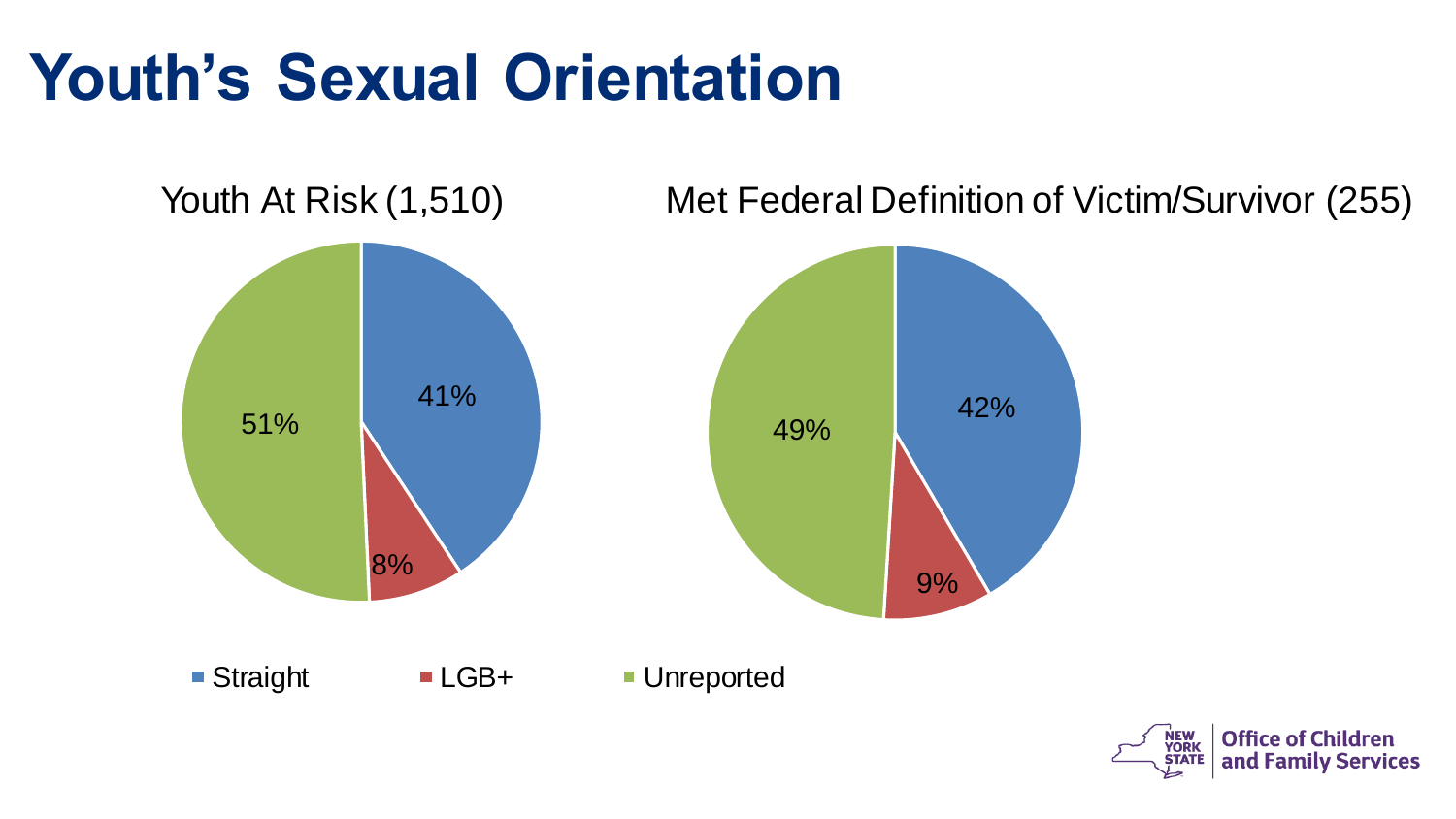#### **Youth's Racial Identity**

In 2019, an estimated 21% of New York State youth aged 21 and under identified as Black/African American and 69% as White. Among Safe Harbour youth in 2020, 27% identified as Black/African American, while 44% identified as White. Statewide, youth of color were overrepresented among the Safe Harbour population.



The category of Other includes youth who identified as multi-racial, Asian, Native American, Native Hawaiian, Pacific Islander, and Middle Eastern.

\*Source: National Center for Health Statistics. Vintage 2019 postcensal estimates of the resident population of the United States (April 1, 2010, July 1, 2010-July 1, 2019), by year, county, single-year of age (0, 1, 2, .. y ears and over), bridged race, Hispanic origin, and sex. Prepared under a collaborative arrangement with the U.S. Census Bureau.Available from: http://www.cdc.gov/nchs/nvss/bridged\_race.htm as of July 9 2020, f ollowing release by the U.S. Census Bureau of the unbridged Vintage 2019 postcensal estimates by 5-year age group on June 25, 2020.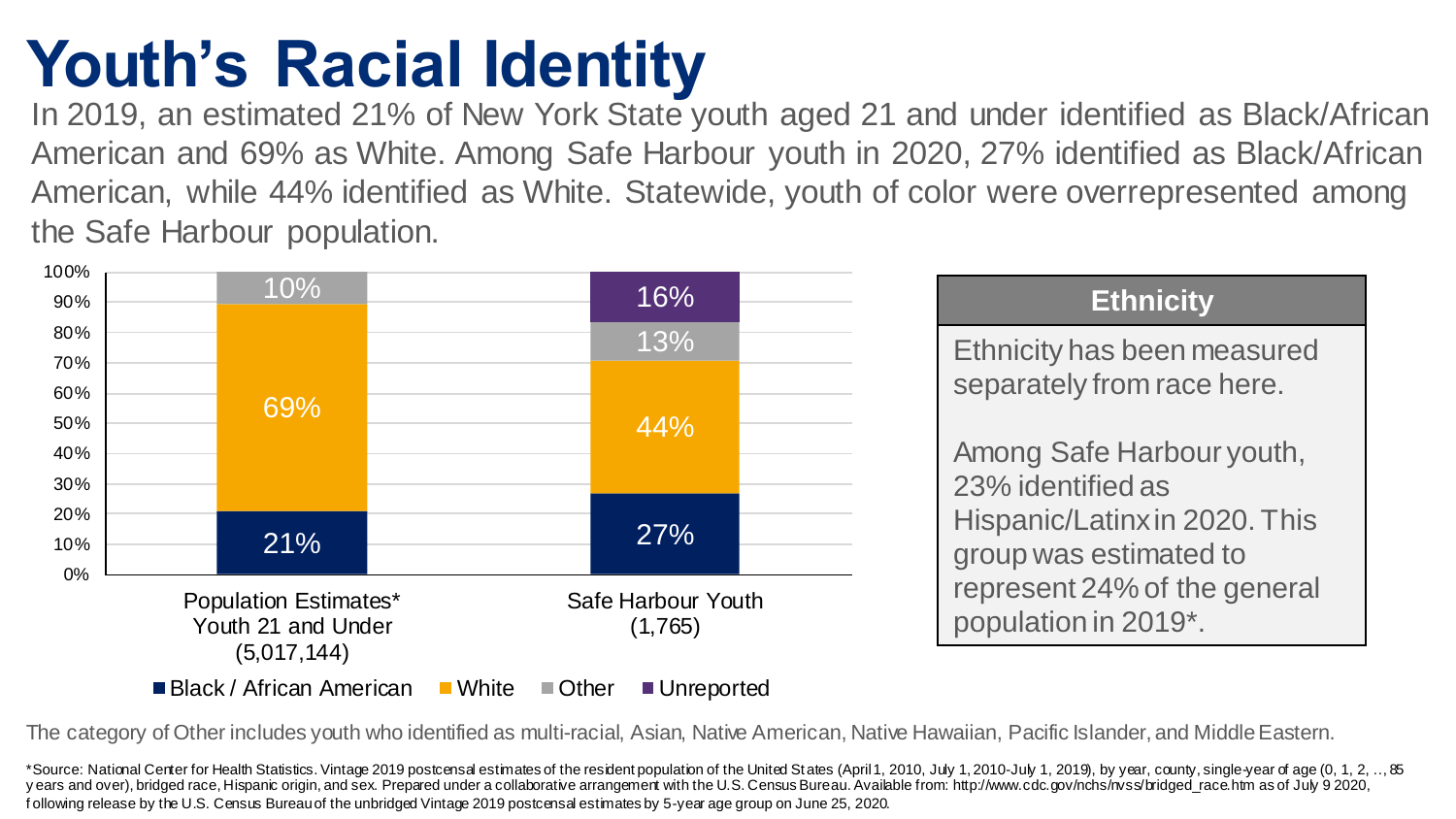#### **Youth's Last Grade Completed**

While 52% of youths' last grade completed was unknown at the time of referral, 27% of youth had completed at least one grade in high school, the TASC (formerly GED), or some college/vocational training.

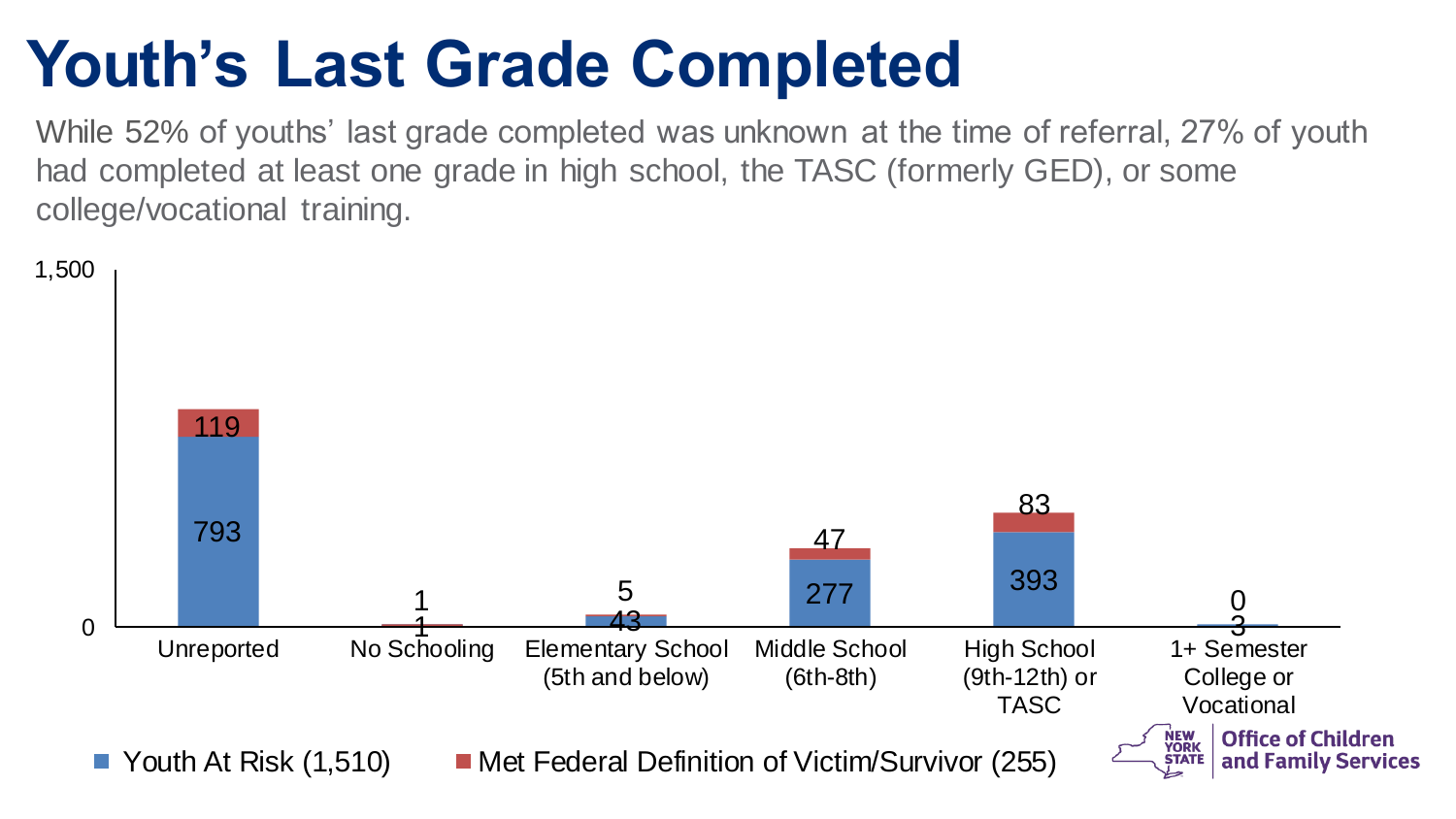#### **Relation of Trafficker to Youth: CSEC**

At the time of referral, 75% of the youths' relationships to their traffickers were unknown.



In cases where youths' relationships to their traffickers were known, the top three reported were:

- 1. a romantic partner (79)
- 2. a friend/other youth (66)
- 3. a person they met on the internet or social media (63)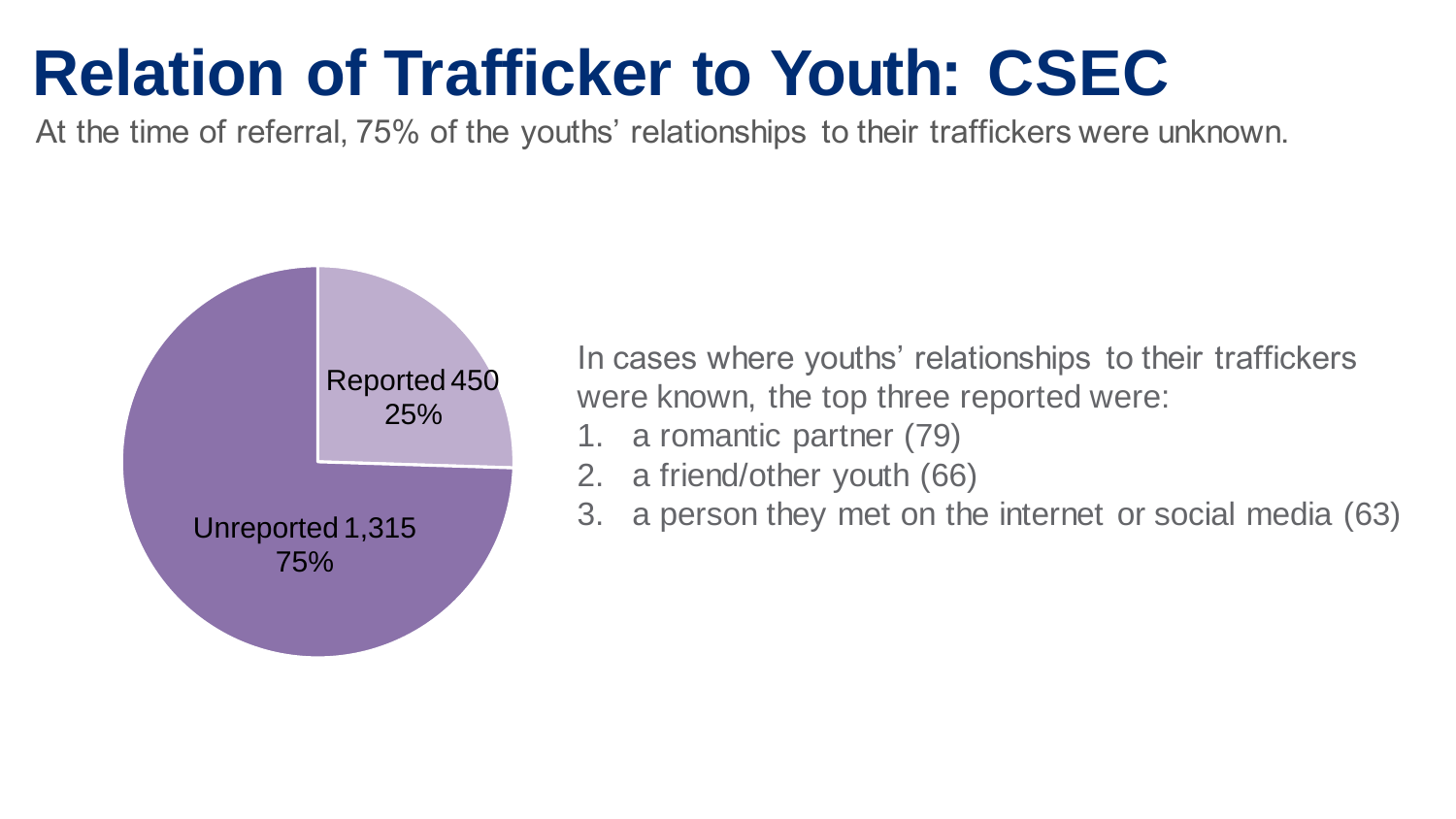#### **Relation of Trafficker to Youth: Labor**

43 of the youth identified as being at risk or trafficked for CSEC were also identified as being at risk or trafficked for their labor. In these cases, 67% of youths' relationships to their traffickers were known.



The top three relationships reported were:

- 1. from a family friend/trusted adult (7)
- 2. from a gang (6)
- 3. from a biological/adopted parent (4);
- 3. from an employer or labor recruiter (4);
- 3. from another family member (sibling, cousin, Aunt, etc.; 4)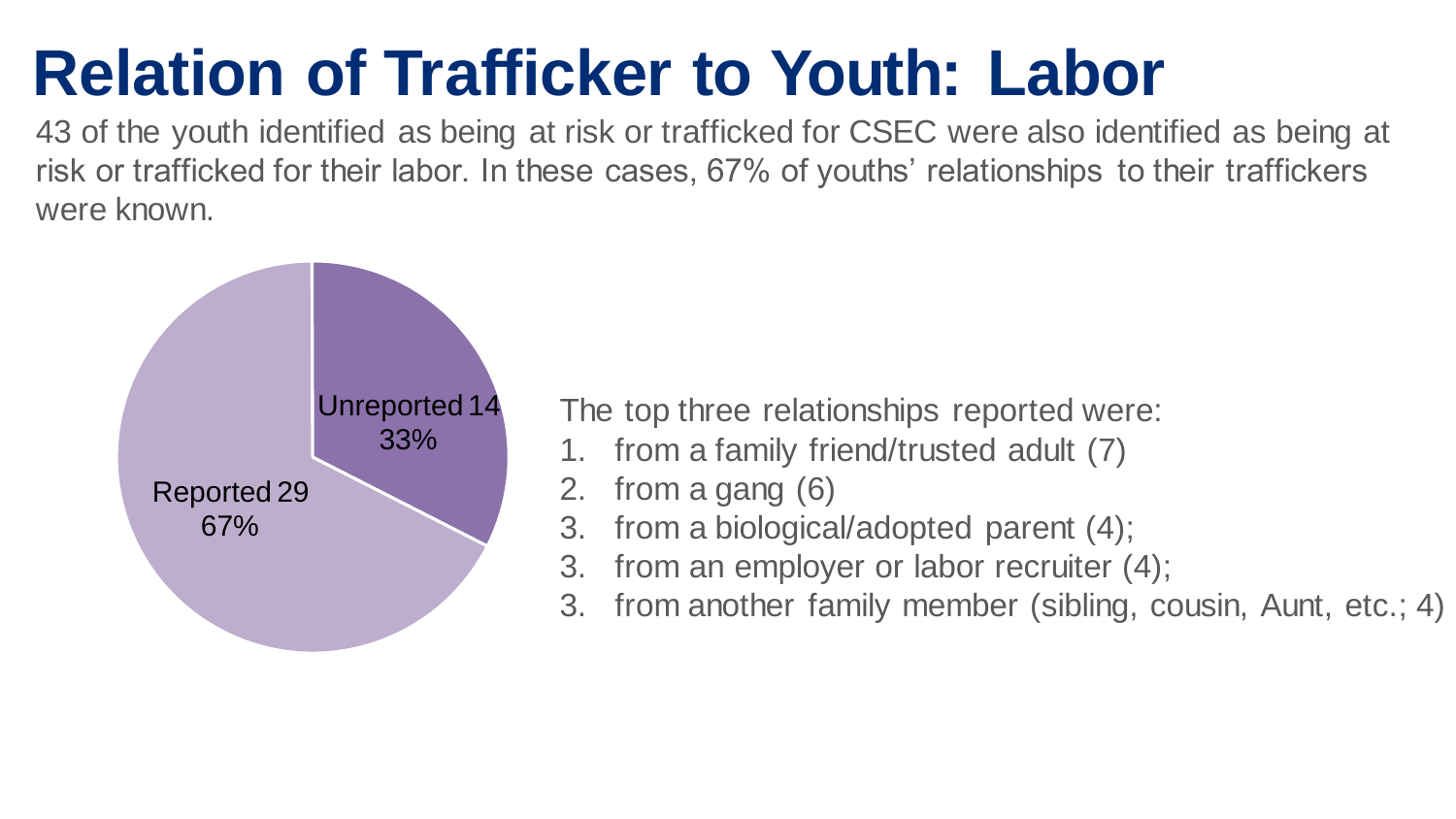#### **Force, Fraud, Coercion, and Social Media**

The presence of these elements in youths' victimization/grooming experiences are reported as identified by program staff. Totals do not sum across elements, as one youth's experience could include more than one element. Staff reported that social media played a role in the victimization/grooming experiences of almost a quarter of youth identified by Safe Harbour: NY in 2020.

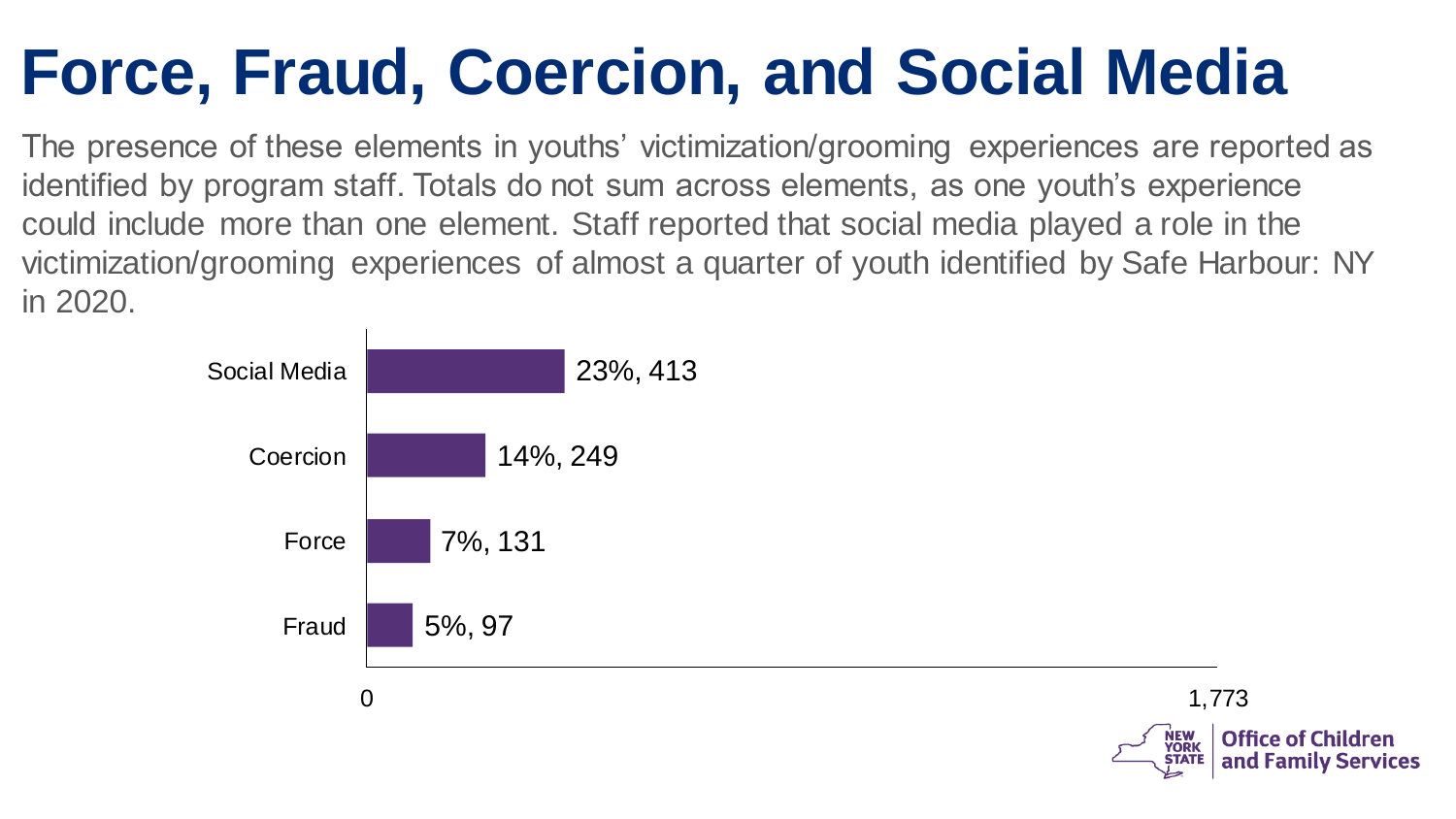## **Service Needs Met**

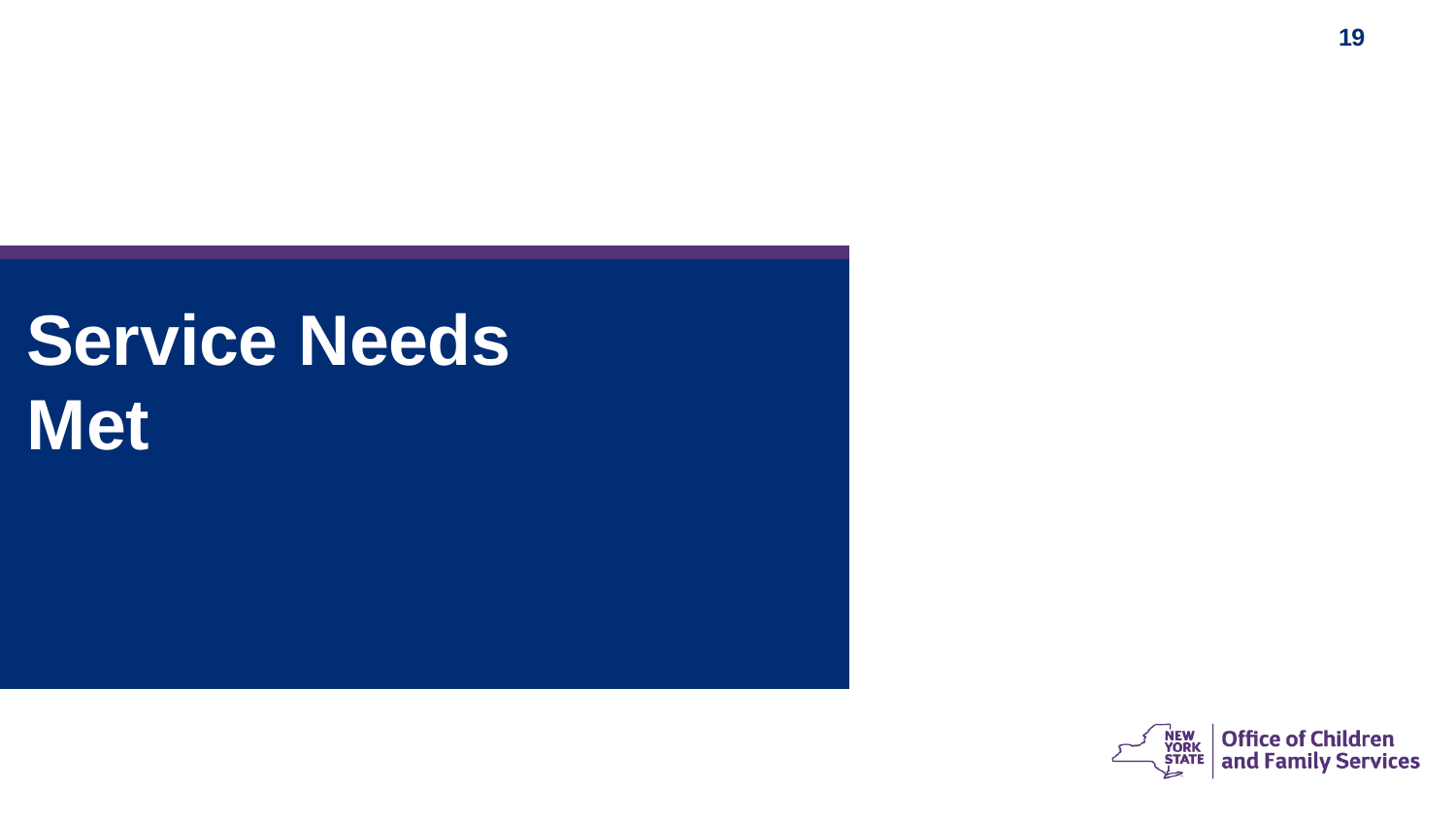#### **Youth with Service Needs Met Using Safe Harbour: NY Funds (1,547)**

Each year, program staff report on the types of services that youth and their families receive through Safe Harbour: NY funds. Totals do not sum across categories since the same youth can appear in more than one category. More than three-quarters (84%) of the youth who received Safe Harbor funded services were engaged in case management.



\*Other includes educational, vocational, and employment supports and OTDA Confirmation letters.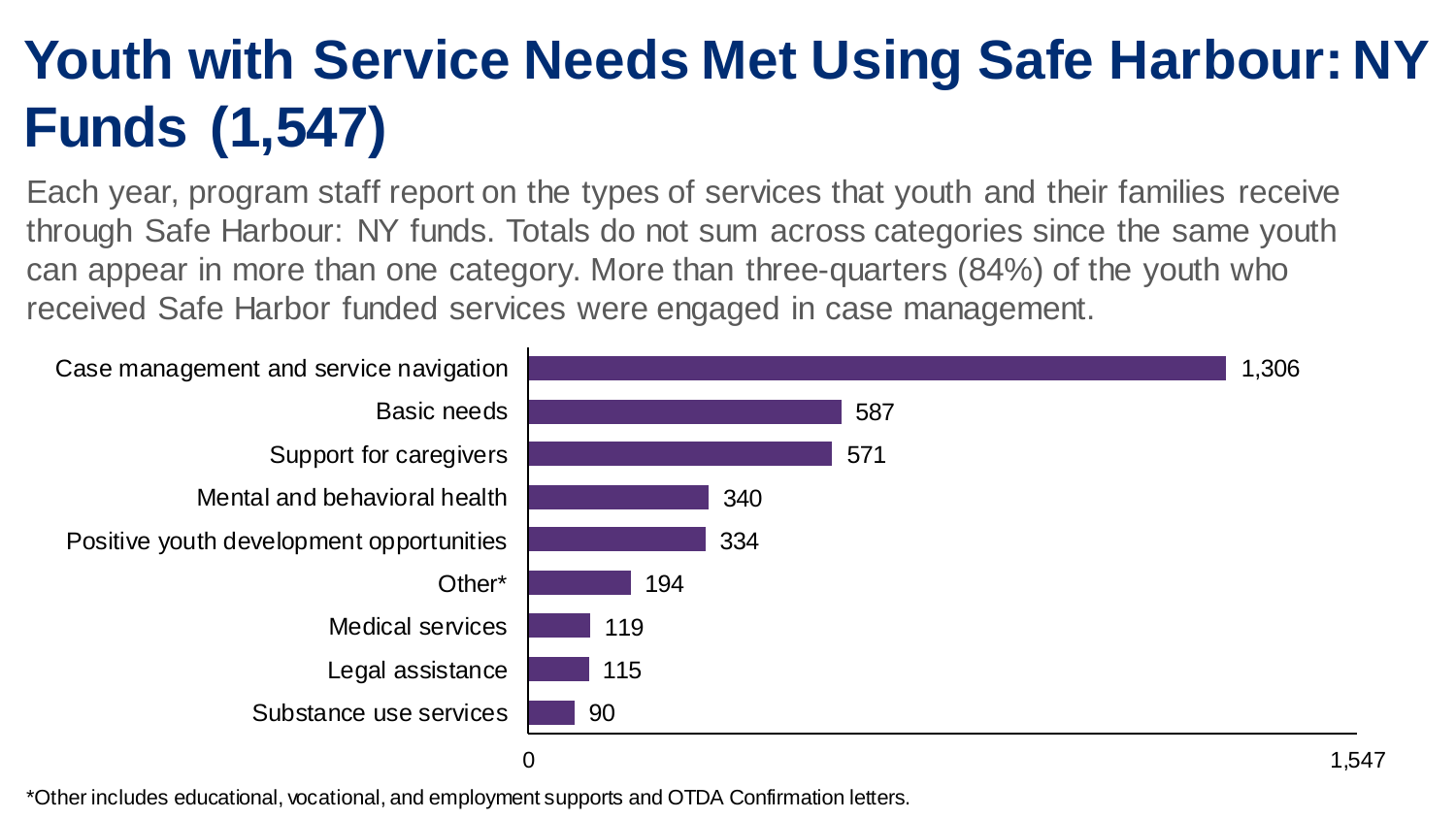## **Street Outreach**

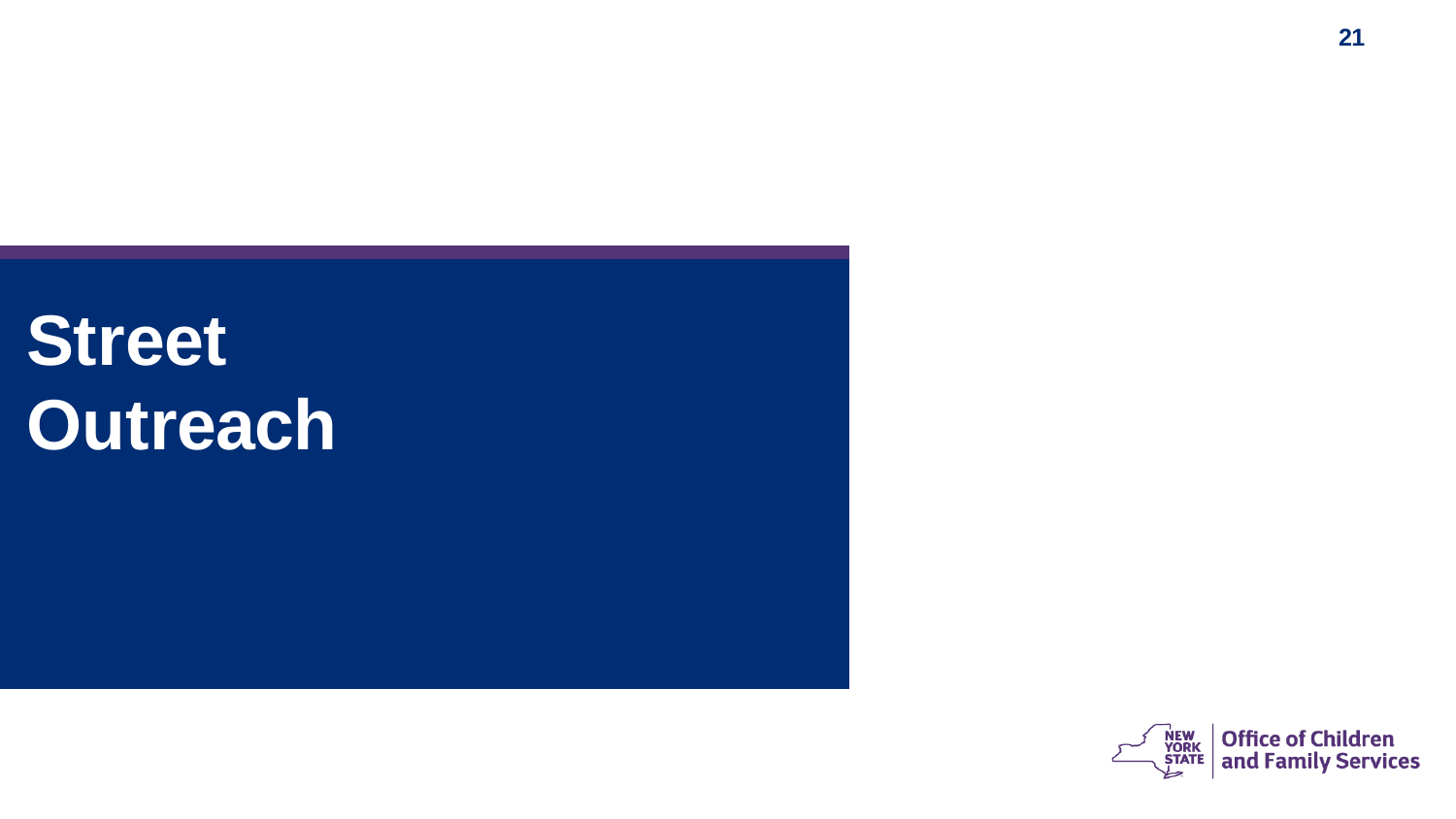#### **Street Outreach**

Street outreach seeks to connect with vulnerable youth, distribute supplies to meet basic needs and offer information about local services. Street outreach was limited in 2020 due to the COVID-19 Pandemic.

The street outreach population described here represents a group distinct from that which was reported on earlier slides.

- Data are from the five counties that opted to fund street outreach services through Safe Harbour: NY in 2020: Jefferson, Orange, Saratoga, Schenectady and Suffolk.
- **200 youth** were engaged by Safe Harbour: NY street outreach services. Of these youth:
	- − 89% were under age 18
	- − 74% were female, 22% male, and 5% transgender or gender non-conforming
	- − 41% were White/European American, 35% Black/African American, 12% had race unknown, 11% identified as multi-racial and 2% were another race

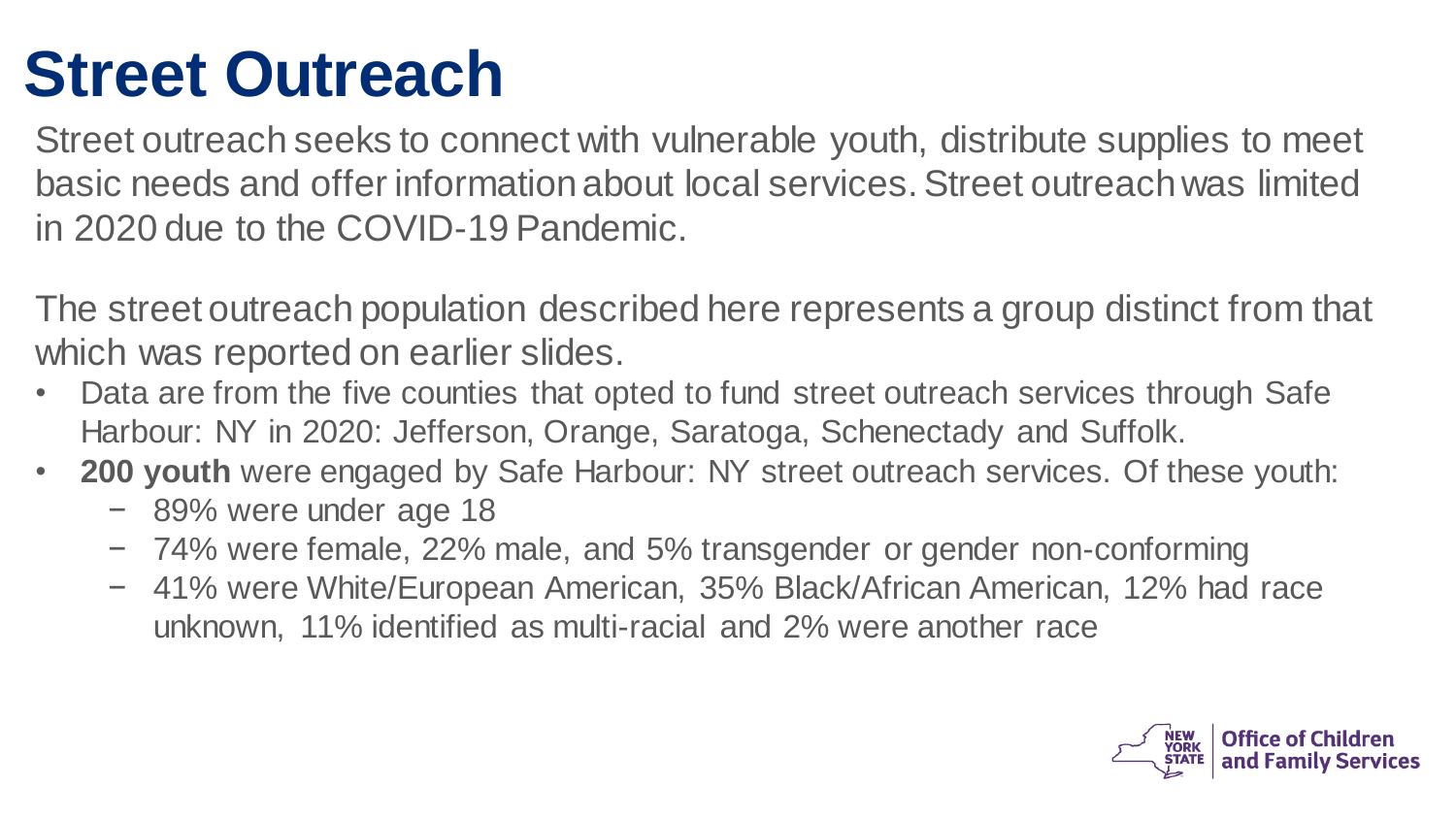## **Community Outreach & Education**

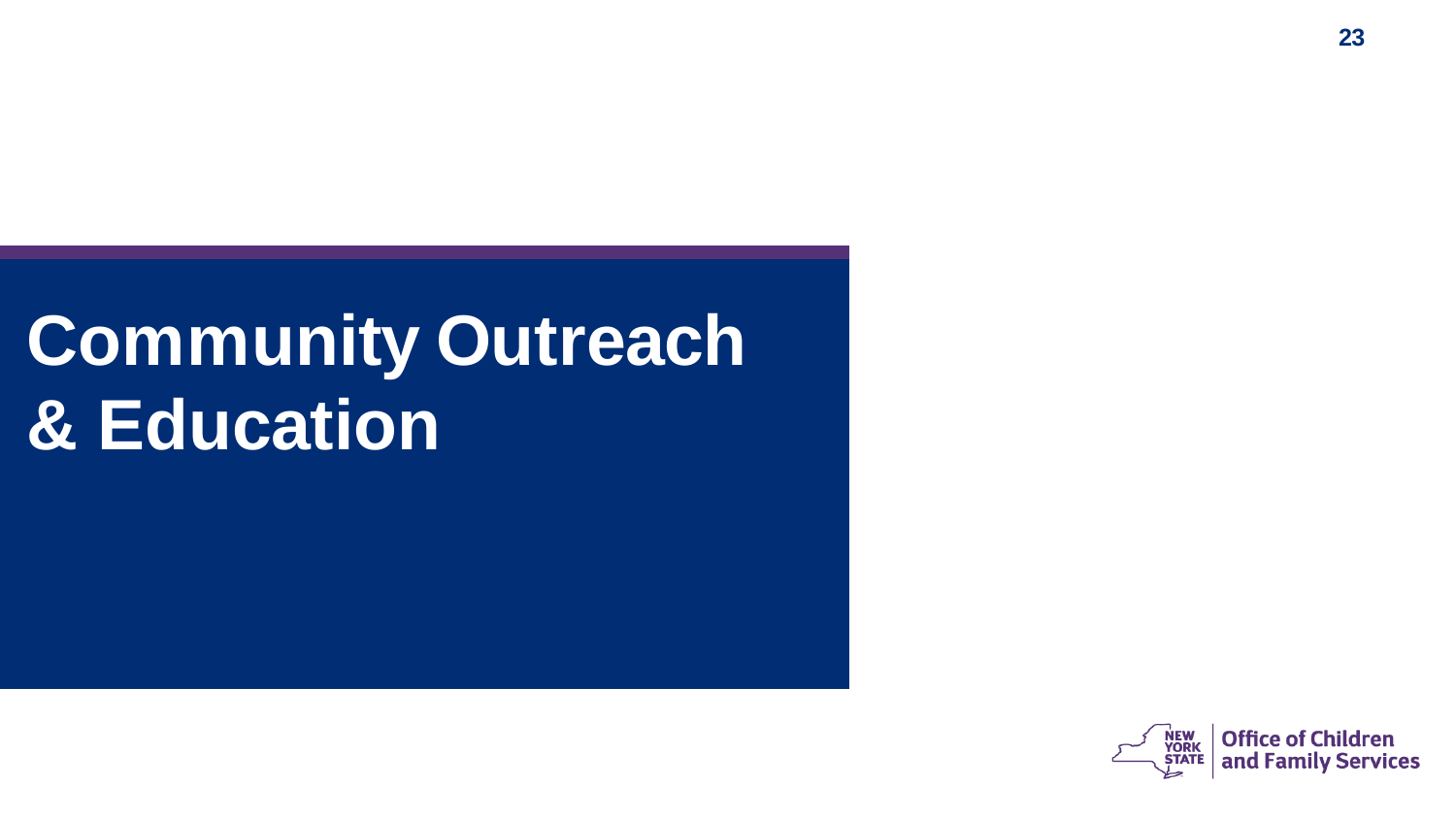#### **Community Outreach & Education**

These events are conducted to connect with youth at schools and other settings to educate youth about trafficking and local services.

- **21 counties** supported outreach and education using Safe Harbour: NY funds: Broome, Cattaraugus, Chautauqua, Columbia, Dutchess, Greene, Jefferson, Madison, Nassau, NYC, Oneida, Onondaga, Orange, Oswego, Rockland, Schuyler, Steuben, Sullivan, Tioga, Ulster, and Washington.
- Counties hosted **158 events** where **more than 1,600 youth** participated. The curricula most commonly used by programs included:
	- Girls Circle, One Circle Foundation (21%)
	- #NotANumber, Love146 (15%)
	- Locally developed Safe Harbour materials (14%)